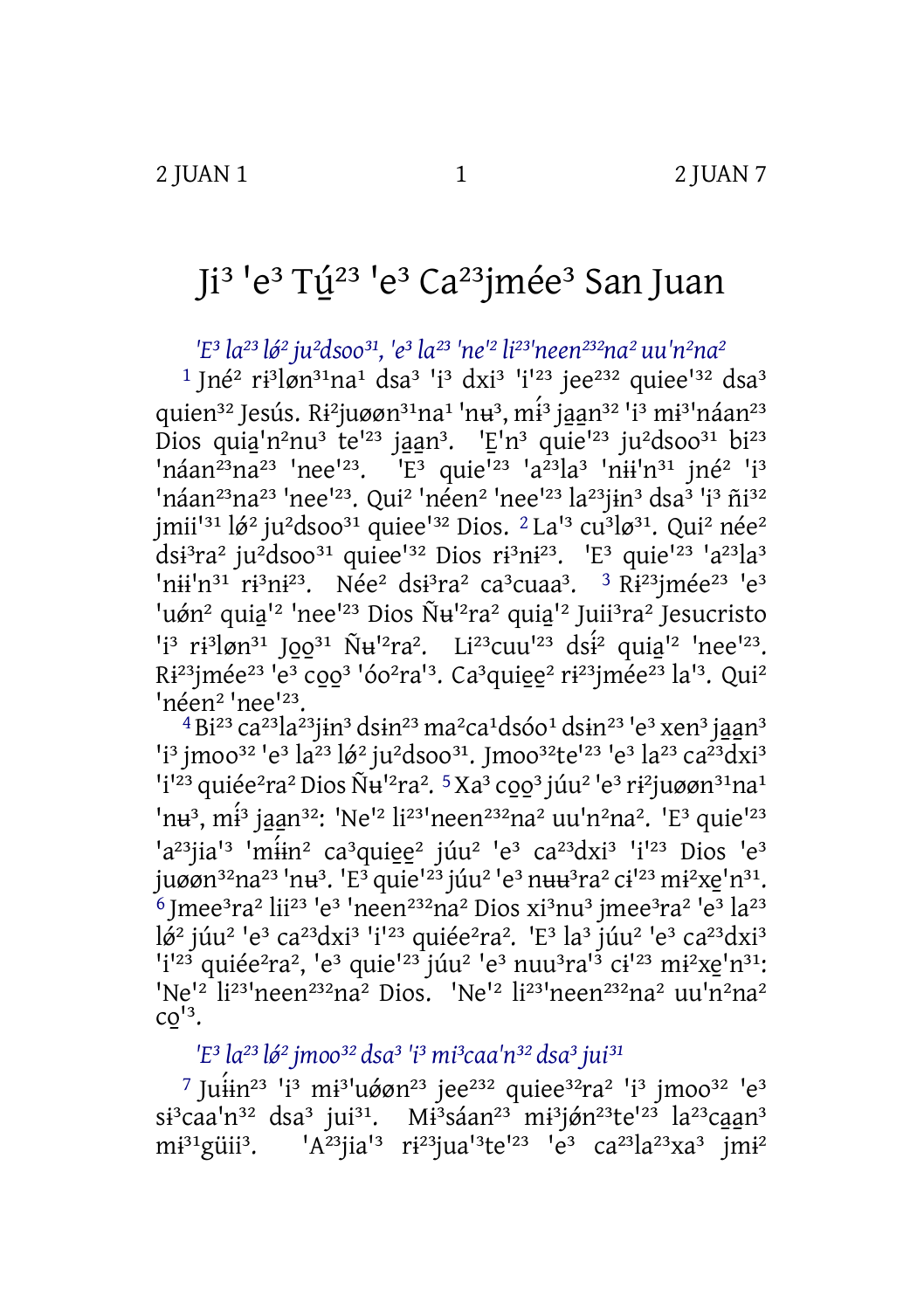nu<sup>2</sup> Jesucristo. Imoo<sup>32</sup>te<sup>123</sup> 'e<sup>3</sup> si<sup>3</sup>caa'n<sup>32</sup> dsa<sup>3</sup> jui<sup>31</sup>. Bi<sup>23</sup> hui<sup>23</sup>dsiin<sup>2</sup>te<sup>123</sup> nin<sup>32</sup>te<sup>123</sup> Cristo.  $8 Ri^{2}$ an<sup>1</sup>na<sup>13</sup> miin<sup>23</sup>na<sup>13</sup>j00<sup>23</sup>na<sup>23</sup>. Qui<sup>2</sup> <sup>1</sup>a<sup>23</sup>jia<sup>13</sup> <sup>1</sup>n00<sup>3</sup>ra<sup>13</sup> <sup>1</sup>e<sup>3</sup> ri<sup>23</sup>gua<sup>123</sup> ta<sup>2</sup> quien<sup>32</sup>na<sup>13</sup>. 'Noo<sup>3</sup>ra<sup>13</sup> 'e<sup>3</sup> ri<sup>23</sup>ti'n<sup>23</sup>na<sup>13</sup> la<sup>23</sup>ji<sup>3</sup> jñiin<sup>23</sup>na<sup>13</sup> 'e<sup>3</sup>  $1$ i<sup>2</sup> ri<sup>23</sup>ji<sup>123</sup> 'nee<sup>123</sup> Dios.

<sup>9</sup> 'A<sup>23</sup>jia<sup>13</sup> cuiin<sup>23</sup> Dios dsa<sup>3</sup> 'i<sup>3</sup> 'née<sup>23</sup> ri<sup>23</sup>dsóo<sup>2</sup> jia<sup>13</sup>, dsa<sup>3</sup> 'i<sup>3</sup> 'a<sup>23</sup>iia<sup>13</sup> ma<sup>23</sup> née<sup>2</sup> ds<sup>22</sup> júu<sup>2</sup> 'e<sup>3</sup> ca<sup>231</sup>é<sup>3</sup> Cristo. 'E<sup>3</sup> quie<sup>123</sup> cuiin<sup>23</sup> Dios Jmii<sup>3</sup> quia<sup>12</sup> Dios Joo<sup>31</sup> dsa<sup>3</sup> 'i<sup>3</sup> née<sup>2</sup> dsi<sup>2</sup> júu<sup>2</sup> le<sup>3</sup> ca<sup>231</sup>é<sup>3</sup> Cristo. <sup>10</sup> 'A<sup>23</sup> ri<sup>3</sup>cuø<sup>3</sup>ra<sup>13</sup> júu<sup>2</sup> le<sup>3</sup> ri<sup>231</sup>j<sup>3</sup> xi<sup>2</sup>ñu<sup>11</sup> quien<sup>32</sup>na<sup>13</sup> xi<sup>3</sup>nu<sup>3</sup> xen<sup>3</sup> dsa<sup>3</sup> <sup>1</sup>i<sup>3</sup> ri<sup>23</sup>dxóo<sup>2</sup> <sup>1</sup>i<sup>3</sup> <sup>1</sup>e<sup>23</sup> jia<sup>13</sup> ci<sup>123</sup> júu<sup>2</sup>, <sup>1</sup>e<sup>3</sup> 'a<sup>23</sup>la<sup>3</sup> ma<sup>23</sup> jo<sup>3</sup> júu<sup>2</sup> 'e<sup>3</sup> ca<sup>23</sup>'é<sup>3</sup> Cristo. 'A<sup>23</sup> ci<sup>123</sup> 'e<sup>3</sup> ri<sup>2</sup>cuó<sup>2</sup>ra<sup>13</sup> u<sup>23</sup>juee<sup>1</sup>n<sup>31</sup> quia<sup>1</sup>n<sup>2</sup>na<sup>13</sup> dsa<sup>3</sup> <sup>1</sup>j<sup>3</sup>. <sup>11</sup> Qui<sup>2</sup> dsa<sup>3</sup> <sup>1</sup>j<sup>3</sup> cuø<sup>23</sup> u<sup>23</sup>juee<sup>'n31</sup> quia<sup>12</sup> dsa<sup>3</sup> 'i<sup>3</sup> jmee<sup>23</sup> coo<sup>3</sup> júu<sup>2</sup> quia<sup>12</sup> ta<sup>2</sup> quiee<sup>132</sup> <sup>1</sup>e<sup>3</sup> 'a<sup>23</sup>jia<sup>13</sup> dx $\acute{u}^{23}$ .

Júu<sup>2</sup> 'e<sup>3</sup> lu<sup>23</sup> je<sup>2</sup> dsøn<sup>3</sup>

<sup>12</sup> Nuun<sup>3</sup> la<sup>23</sup>ji<sup>3</sup> 'e<sup>3</sup> løn<sup>3</sup>na<sup>23</sup> 'e<sup>3</sup> ri<sup>2</sup>juøøn<sup>31</sup>na<sup>1</sup> 'nee<sup>123</sup> 'u<sup>2</sup>. 'E<sup>3</sup> quie<sup>123</sup> 'a<sup>23</sup>jia<sup>13</sup> 'náan<sup>23</sup> 'e<sup>3</sup> ri<sup>2</sup>téen<sup>1</sup> ji<sup>3</sup>. Qui<sup>2</sup> 'náan<sup>23</sup> 'e<sup>3</sup> i<sup>3</sup>joon<sup>23</sup>na<sup>23</sup> 'nee<sup>123</sup>. 'Náan<sup>23</sup> 'e<sup>3</sup> ri<sup>2</sup>lu<sup>2</sup>ra<sup>2</sup> ji<sup>3</sup>ñín<sup>3</sup> ji<sup>31</sup>áan<sup>3</sup>na<sup>2</sup>. Qui<sup>2</sup> 'náan<sup>23</sup> 'e<sup>3</sup> ti<sup>2</sup>cø'n<sup>23</sup> li<sup>23</sup>jin<sup>3</sup> dsi<sup>3</sup>ra<sup>2</sup>.

<sup>13</sup> Cug<sup>23</sup> u<sup>23</sup> juee<sup>1</sup>n<sup>31</sup> quia<sup>12</sup> 'nee<sup>123</sup> te<sup>123</sup> joo<sup>31</sup> jáan<sup>2</sup> <sup>1</sup>j<sup>3</sup> m<sup>2</sup>  $13$  mi<sup>31</sup> náan<sup>23</sup> Dios. Ni<sup>3</sup> mi<sup>3</sup>líi<sup>2</sup>.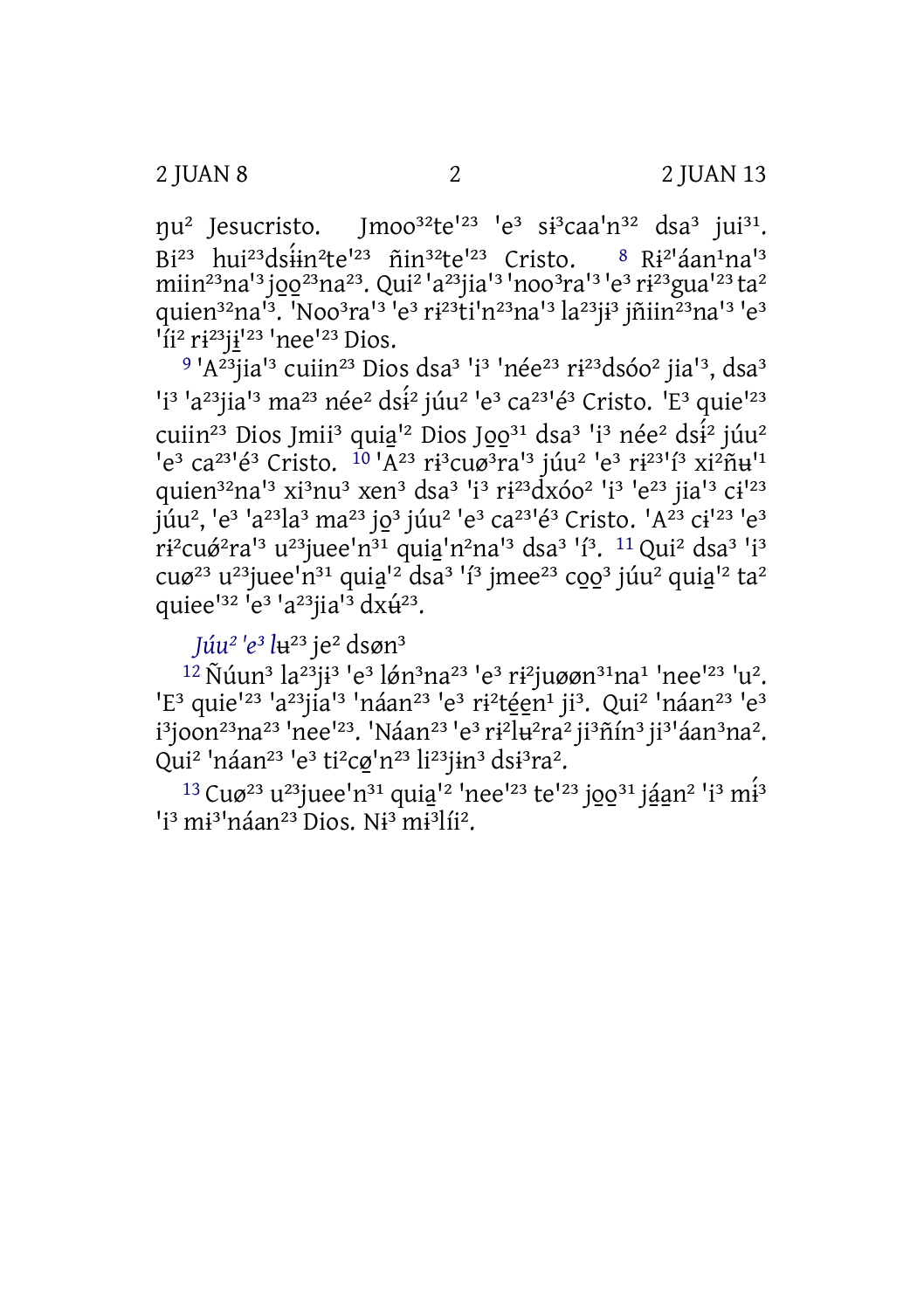3

## Júu<sup>2</sup> 'miin<sup>32</sup> 'e<sup>3</sup> ca<sup>23</sup>nin<sup>2</sup> Dios

New Testament in Chinantec, Lalana (MX:cnl:Chinantec, Lalana) copyright © 2012 Wycliffe Bible Translators, Inc.

Language: Chinantec, Lalana

Translation by: Wycliffe Bible Translators, Inc.

Chinanteco, Lalana [cnl], Mexico

## Copyright Information

© 2012, Bible League International

This translation text is made available to you under the terms of the Creative [Commons](http://creativecommons.org/licenses/by-nc-nd/4.0/) License: Attribution-Noncommercial-No Derivative Works. (http:// creativecommons.org/licenses/by-nc-nd/3.0/) In addition, you have permission to port the text to different file formats, as long as you do not change any of the text or punctuation of the Bible.

You may share, copy, distribute, transmit, and extract portions or quotations from this work, provided that you include the above copyright information:

You must give Attribution to the work.

You do not sell this work for a profit.

You do not make any derivative works that change any of the actual words or punctuation of the Scriptures.

Permissions beyond the scope of this license may be available if you contact us with your request.

The New Testament

in Chinantec, Lalana

## © 2012, Bible League International

This translation is made available to you under the terms of the Creative Commons Attribution-Noncommercial-No Derivatives license 4.0.

You may share and redistribute this Bible translation or extracts from it in any format, provided that:

You include the above copyright and source information.

You do not sell this work for a profit.

You do not change any of the words or punctuation of the Scriptures.

Pictures included with Scriptures and other documents on this site are licensed just for use with those Scriptures and documents. For other uses, please contact the respective copyright owners.

2014-04-22